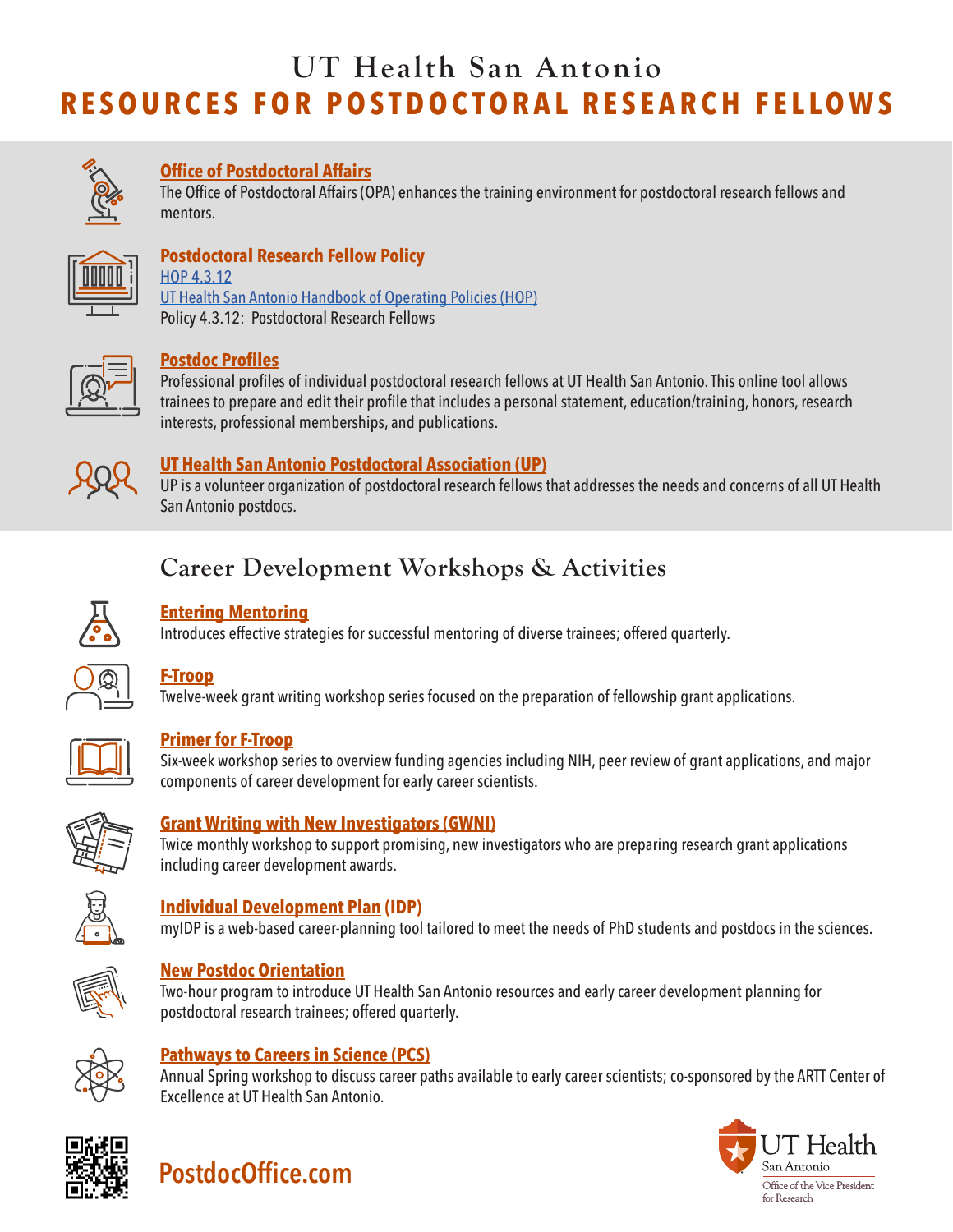

### **[Professional Preparation Workshop](https://opa.uthscsa.edu/saber/events)**

Learn how to apply for an academic position in science at a primarily undergraduate institution; CV, cover letter, teaching philosophy, and teaching/mentoring experience, mock interviews; annual half day event in late May/early June.



#### **[Rigor & Reproducibility in Biomedical Research](https://opa.uthscsa.edu/RRworkshop)**

A semi-annual workshop that reviews the fundamentals of rigor and design in the performance and presentation of scientific research.



## **[Spotlight on Research Integrity](https://opa.uthscsa.edu/spotlight)**

#### Responsible Conduct of Research (RCR)

Monthly workshop designed to promote meaningful discussion of controversial issues in contemporary biomedical research.



#### **[San Antonio Postdoctoral Research Forum](https://opa.uthscsa.edu/SAPRF)**

A research and networking symposium that showcases postdoctoral research fellows from institutions across San Antonio.



#### **[Successful Starts](https://opa.uthscsa.edu/saber/act)**

Tools for teaching and research in undergraduate STEM programs.



## **[UTeach](https://opa.uthscsa.edu/saber/act)**

Learn fundamentals of effective teaching, develop active teaching skills, course management, assessment, teaching philosophy, & more.

# **Postdoctoral Research Training Programs**



#### **[Biology of Aging Training Program – T32 / NIA](https://opa.uthscsa.edu/home-musi)**

**[PostdocOffice.com](http://PostdocOffice.com)**

Co-Directors: Nick Musi, MD, Veronica Galvan-Hart, PhD and Peter Hornsby, PhD Email: hornsby@uthscsa.edu Phone: 210.562.5080

This research training program supports pre- and postdoctoral fellows in research that holds promise for practical application towards lifespan intervention and improved healthspan. Research encompasses the genetics of aging, lifespan, intervention analyses, and age-related disease and includes diverse animal models of aging. Faculty are associated with the world-renowned Barshop Institute for Longevity and Aging Studies at UT Health San Antonio.



#### **[Cardiovascular Research Training Program – T32 / NHLBI](https://opa.uthscsa.edu/home-mcmanus)**

Director: James D. Stockand, PhD Email: stockand@uthscsa.edu Phone: 210.567.4332

A multidisciplinary research training program for postdoctoral fellows. This postdoctoral research training program enables the achievement of excellence in research training in cardiovascular pathobiology by preparing new investigators with the necessary competencies and breadth of skills needed to succeed in contemporary biomedical research. Trainees are matched with a primary research faculty mentor and a secondary career development faculty mentor.



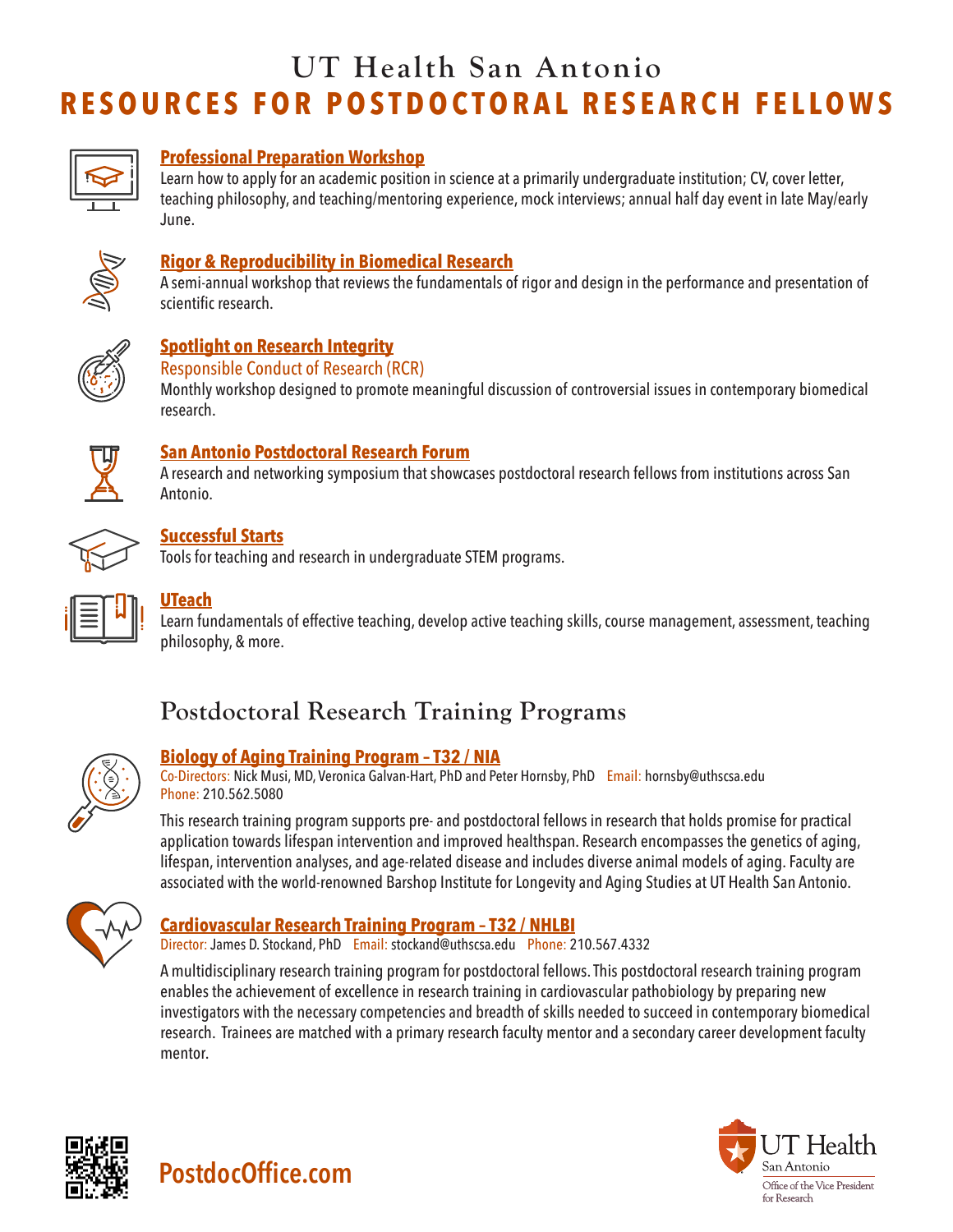

#### **[Cancer Biology Training Grant – T32 / NCI](https://opa.uthscsa.edu/home-sun)**

Co-Directors: LuZhe Sun, PhD and Babatunde Oyajobi, PhD Email: sunL@uthscsa.edu Phone: 210.567.5746 Administrator: Kim Renfro, BA Email: renfrok1@uthscsa.edu Phone: 210.567.3802

This training program provides research education and support for pre- and postdoctoral fellows in cancer research. Investigative areas encompassed by this training program span all aspects of cancer research including DNA repair, genomics, cell signaling and receptor biology, structural biology, drug discovery, chemoprevention, experimental therapeutics and clinical trials. State-of-the art research facilities and an NCI-designated cancer center at UT Health San Antonio provide a robust research training environment.



#### **[UT Health San Antonio Cancer Research Training Program – Research Training Award / CPRIT](https://opa.uthscsa.edu/home-oyajobi)**

Director: Babatunde Oyajobi, PhD Email: oyajobi@uthscsa.edu Phone: 210.567.0509 Administrator: Kim Renfro, BA Email: renfrok1@uthscsa.edu Phone: 210.567.3802

This research training program includes support for pre- and postdoctoral research training as well as summer undergraduate research fellowships. Supported by the Cancer Prevention and Research Institute of Texas (CPRIT), there are no citizenship requirements for this basic biomedical research training program focused on the biology of cancer.



#### **[Drug Abuse Research Training Program – T32 / NIDA](https://uthscsa.edu/ARTT/index.asp)**

Director: Charles P. France, PhD Administrator: Cindal Dominguez Email: drugabusetraining@uthscsa.edu Phone: 210.567.4655

Postdoctoral fellows receive interdisciplinary research training across diverse laboratories and areas of expertise. Fellows are matched with a primary faculty mentor associated with the Addiction Research, Treatment and Training Center of Excellence (ARTT) at UT Health San Antonio and partnering institutions.



#### **[Craniofacial Oral Biology Student Training in Academic Research \(COSTAR\) – T32 / NIDCR](https://opa.uthscsa.edu/home-henry)**

Director: Ken M. Hargreaves, DDS, PhD Administrator: Aries Okungbowa-Ikponmwosa Email: okungbowaikp@uthscsa.edu Phone: 210.450.8803

The Craniofacial Oral Biology Student Training in Academic Research (COSTAR) program supports advanced biomedical research training in craniofacial oral biology and provides support for pre- and postdoctoral trainees including dual degree (DDS/PhD) students. The COSTAR mission is to train a cadre of highly skilled, interactive scientists who can successfully address the expanding opportunities in dental, oral and craniofacial research.



#### **[San Antonio Biomedical Education and Research \(SABER\) – Institutional Research and Academic](https://opa.uthscsa.edu/saber/home)  [Career Award / IRACDA / NIGMS](https://opa.uthscsa.edu/saber/home)**

Co-Directors: James D. Lechleiter, PhD and Babatunde Oyajobi, PhD Interim Program Coordinator: Stephanie Radassao, MBA Email: radassao@uthscsa.edu Phone: 210.567.3808

The SABER•IRACDA program is a postdoctoral Teaching & Research training program at the University of Texas Health San Antonio and its partner institutions in San Antonio, St. Mary's University, Our Lady of the Lake University, and Trinity University. Postdoctoral research training is conducted in parallel with teacher training throughout the four years of this unique training program.



#### **[Translational Science Training – TL1 / NCATS](https://iims.uthscsa.edu/ed_tst_tl1_prog_description.html)**

Co-Directors: Yong-Hee Patricia Chun, DDS, PhD and Christopher R. Frei, PharmD Email: chuny@uthscsa.edu and freic@uthscsa.edu Phone: 210.567.3520 and 210.567.8355

This training program supports pre- and postdoctoral trainees. This program includes core coursework in translational science and a practicum in the scholar's field of study. The goal is to enhance the quality and scope of the research experience by offering interdisciplinary research training and mentorship in translational science.